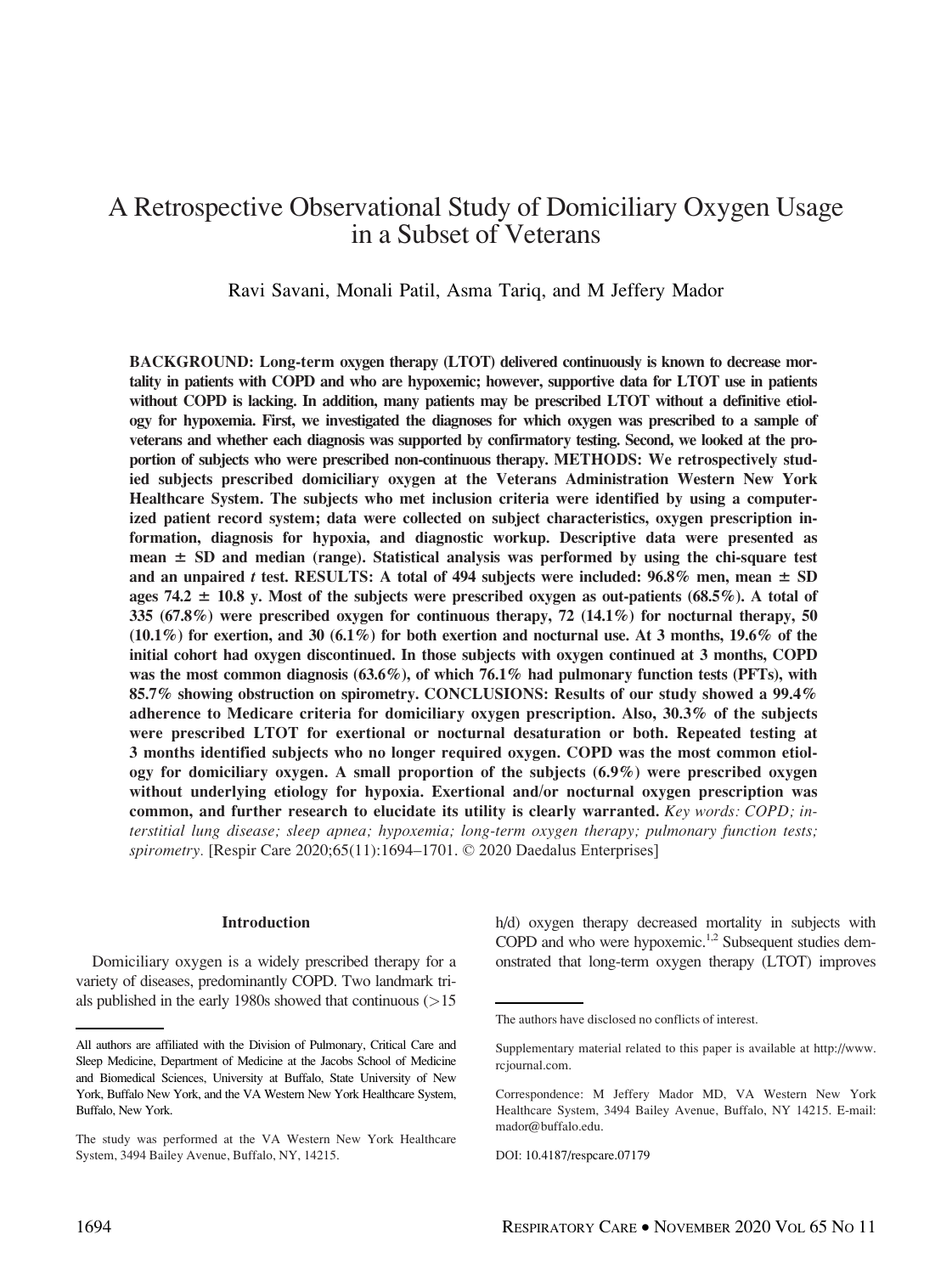survival and quality of life, and decreases exacerbations and hospitalizations in patients with COPD and hypoxemia.<sup>3-6</sup>

Given these benefits, it is accepted practice to prescribe LTOT for other disorders, such as interstitial lung disease (ILD) and congestive heart failure.<sup>7,8</sup> However, definitive randomized controlled studies that unequivocally demonstrate the decreased mortality seen in patients with COPD are lacking. $9-12$  Recent studies in this field have been promising. Patients with pulmonary arterial hypertension or chronic thromboembolic disease and exercise-induced hypoxemia who were prescribed domiciliary oxygen had improved exercise capacity, quality of life and functional class compared with placebo.<sup>13</sup> Similarly, oxygen therapy has been shown to improve exercise capacity in patients with  $ILD.^7$  However, non-continuous oxygen therapy has not been shown to improve mortality, even in COPD.<sup>14</sup>

In 2015, Medicare spent approximately \$1.4 billion on oxygen therapy, which accounted for a significant portion of Medicare durable medical equipment expenditure,<sup>15</sup> which places a significant financial burden on the health-care system. It, therefore, is incumbent on clinicians to ensure that home oxygen is appropriately prescribed and that the etiology of the patient's hypoxemia is investigated. The purpose of this study was to collect data on oxygen prescription in a sample of veterans to identify the proportion of patients who received continuous or non-continuous therapy, the setting of the initiation of oxygen therapy, and the underlying etiology identified for hypoxia.

We suspected that a large number of our subjects were given oxygen either for exertion, nocturnal use, or both, although analysis of the data did not seem to support a mortality benefit for this practice. Oxygen prescription has been strictly regulated by insurances per the Medicare criteria (Table 1), which requires documentation of patient's hypoxic state, but the etiology of hypoxia is not necessary. Identifying the etiology of hypoxia is equally as important as therapy. Results of studies showed that only approximately 51–58% of patients with a diagnosis of COPD had confirmatory spirometry testing.<sup>16,17</sup>

Some providers, particularly in primary care, may not appreciate the importance of obtaining spirometry to establish the diagnosis of COPD, $^{18}$  and, in cases in which pulmonary function tests (PFTs) are performed, obstruction is seen in half or fewer than half.<sup>19,20</sup> Thus, establishing the diagnosis of hypoxia may be particularly difficult, and a considerable number of subjects may be prescribed domiciliary oxygen therapy without a definitive etiology for hypoxemia. In our study, we also looked at the distribution of diseases for which domiciliary oxygen is prescribed and if these subjects had appropriate diagnostic testing that validates the diagnosis.

# QUICK LOOK

## Current knowledge

Long-term oxygen therapy (LTOT) has been shown to decrease morbidity and mortality, and to improve quality of life in patients with COPD and with resting hypoxemia. International guidelines also recommend LTOT in patients with hypoxemia and with other diseases, for example, interstitial lung disease. Although spirometry is necessary to confirm a diagnosis of COPD, more than a third of patients may not have spirometry performed.

## What this paper contributes to our knowledge

In our sample of veterans, although the adherence to Medicare criteria was high, we found that a significant proportion of the subjects received non-continuous oxygen (ie, at night, with exertion, or both). We found that clinicians prescribed home oxygen to subjects with hypoxemia for a variety of etiologies, with COPD being the most common. A considerable number of the subjects did not have their presumed diagnosis for hypoxemia confirmed with the appropriate diagnostic testing. Some subjects with hypoxemia thought to be due to COPD did not have spirometry performed, although these subjects were significantly older than those who had spirometry.

## Methods

## Study Design and Sample

This was a retrospective chart review of subjects who were prescribed oxygen therapy in the fiscal years 2012, 2013, and 2014 from the Veterans Administration (VA) Western New York Healthcare System. Our study was approved by the VA Western New York Healthcare System Institutional Review Board. The first 500 subjects identified from the VA Western New York Healthcare System registry of patients who were ages  $\geq 40$  y who were prescribed domiciliary oxygen therapy in the fiscal years 2012, 2013, and 2014 were included in the study. The sample size was limited to aid in the logistics of chart review data collection. Patients age < 40 y were excluded to filter out potential confounding from asthma. Patients with terminal illness for whom oxygen therapy was prescribed for palliative purposes were also excluded. Six subjects were subsequently excluded for meeting exclusion criteria.

## Data Collection

Once the subjects who met the inclusion criteria were identified, demographic characteristics (age, sex, race, and body mass index) were retrieved from the computerized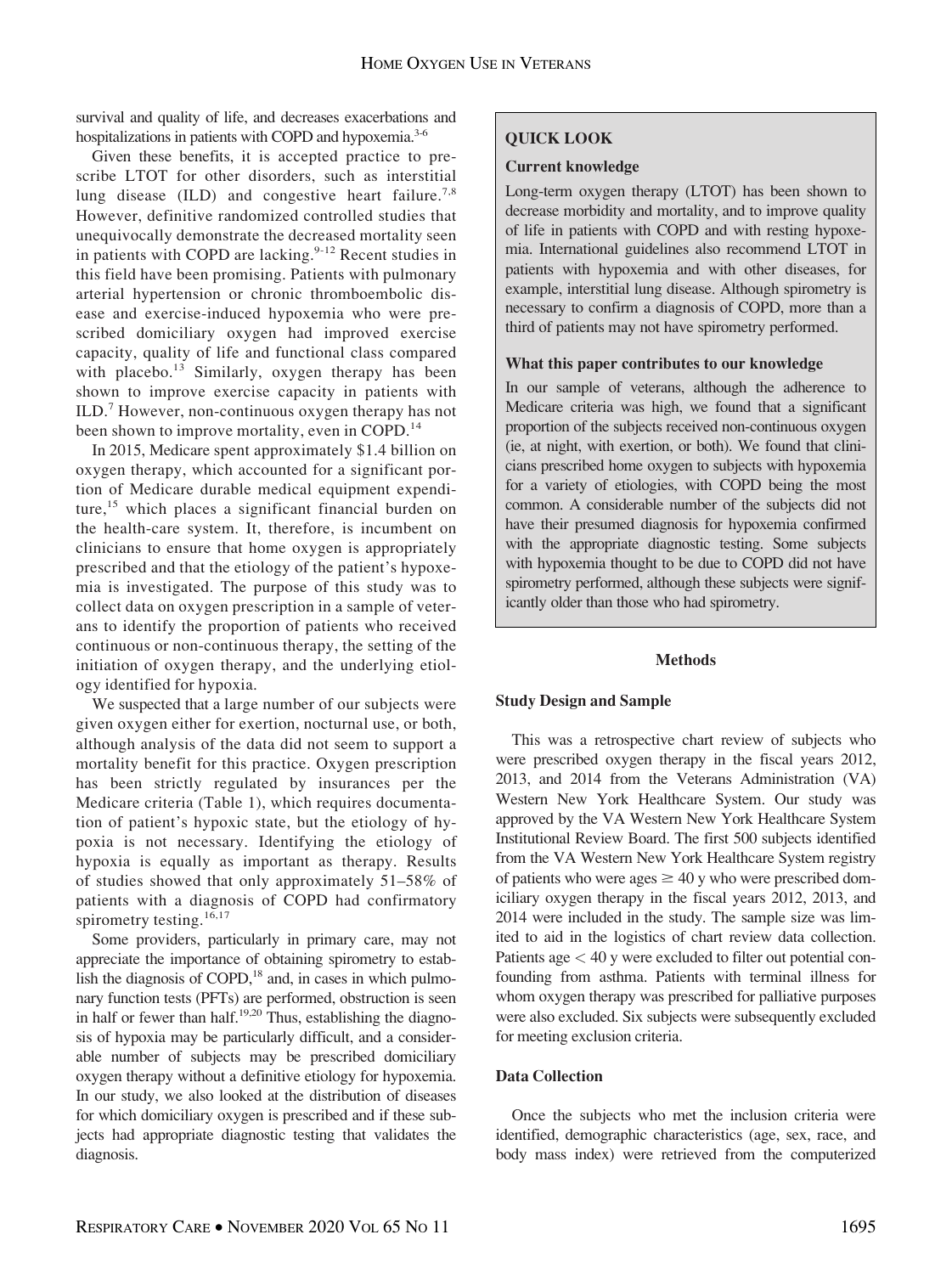| Table 1. | Medicare Criteria to Qualify for Home Oxygen Therapy |  |  |  |  |  |  |  |
|----------|------------------------------------------------------|--|--|--|--|--|--|--|
|----------|------------------------------------------------------|--|--|--|--|--|--|--|

Medicare Criteria

Group I criteria

Resting  $P_{aO_2} \le 55$  mm Hg or  $S_{aO_2} < 88\%$ 

or

 $P_{aO_2} \le 55$  mm Hg or  $S_{aO_2} \le 88\%$ , taken during exercise for a patient who demonstrates  $P_{aO_2} \ge 56$  mm Hg or  $S_{aO_2} \ge 89\%$  during the day while at rest; home oxygen provided for exertion if it is documented that the use of oxygen improves the hypoxemia that was demonstrated during exercise when the patient was breathing room air

or

 $P_{aO_2}$   $\le$  55 mm Hg, or  $S_{aO_2}$   $\le$  88%, for at least 5 min taken during sleep for a patient who demonstrates  $P_{aO_2}$   $\ge$  56 mm Hg or  $S_{PO_2}$   $\ge$  89% while awake

or

A decrease in P<sub>aO</sub>,  $> 10$  mm Hg or a decrease in S<sub>aO</sub>,  $> 5\%$  for at least 5 min taken during sleep associated with symptoms or signs attributable to hypoxemia (eg, cor pulmonale, "P" pulmonale on electrocardiogram, documented pulmonary hypertension, and erythrocytosis)

Group II criteria

 $P_{aO}$ , of 56–59 mm Hg or S<sub>aO</sub>, 89% at rest (awake), during sleep for at least 5 min or during exercise (as described under group I criteria) and any of: Dependent edema that suggests congestive heart failure

Pulmonary hypertension or cor pulmonale, determined by measurement of pulmonary artery pressure, gated blood pool scan, echocardiogram, or "P" pulmonale on electrocardiogram (P wave  $> 3$  mm in standard leads II, III, or AVF)

Erythrocythemia (hematocrit > 56%)

 $S_{aO_2}$  = arterial oxygen saturation

patient record system. Information about the oxygen prescription, including settings in which it was initiated (inpatient or out-patient); frequency of use (that is, nocturnal, exertional, or around the clock); duration of oxygen therapy; and diagnosis for hypoxia, such as COPD, heart failure, or non-COPD hypoxic respiratory failure (eg, ILD, pulmonary hypertension, sleep apnea) was recorded. When the subject had more than one disease that might cause hypoxemia, the disease listed on the home oxygen prescription was chosen as the one responsible, even though the etiology of the hypoxemia might be multifactorial. The appropriateness of oxygen therapy was based on the Medicare criteria for domiciliary oxygen therapy which is shown in Table 1. At the VA, oxygen therapy is approved if they meet any of these Medicare criteria and/or the prescription is verified by a VA pulmonologist.

## Assessment of Diagnosis

The diagnostic workup was reviewed in each of the subjects to assess whether the testing confirmed the diagnosis. The following is a list of common diseases that cause hypoxemia and their appropriate confirmatory testing:

1. COPD: Pulmonary function test, showing post-bronchodilator  $FEV_1/FVC$  lower than the lower limit of normal; spirometric values were only recorded if they met American Thoracic Society criteria for reproducibility and accuracy; the NHANES dataset was used for predictive values.

- 2. ILD: Pulmonary function test, showing restrictive disease defined as total lung capacity or diffusing capacity of the lung for CO less than the lower limit of normal, evidence of ILD on high-resolution computed tomography or computed tomography, and evaluation by a pulmonologist who agrees with diagnosis of ILD.
- 3. Sleep apnea and nocturnal hypoxia: Polysomnogram, showing apnea hypopnea index  $>5$  and evidence of nocturnal hypoxia in spite of adequate CPAP therapy.
- 4. Cardiac causes: Echocardiogram, showing diastolic or systolic dysfunction, valvular abnormalities, or evidence of pulmonary hypertension.
- 5. Other causes for non-COPD hypoxic respiratory failure that were evaluated by a pulmonologist, such as pulmonary vasculature disorders, asthma, and bronchiectasis.

## Statistical Analysis

The statistical software SPSS (IBM corporation, Armonk, New York) was used for analyses. Descriptive data are presented as mean  $\pm$  SD, and median (range). Categorical data were analyzed by using the chi-square test. Continuous data were analyzed by using an unpaired  $t$  test to compare groups.

## Results

The study sample included 494 subjects; demographic characteristics of these subjects are summarized in Table 2.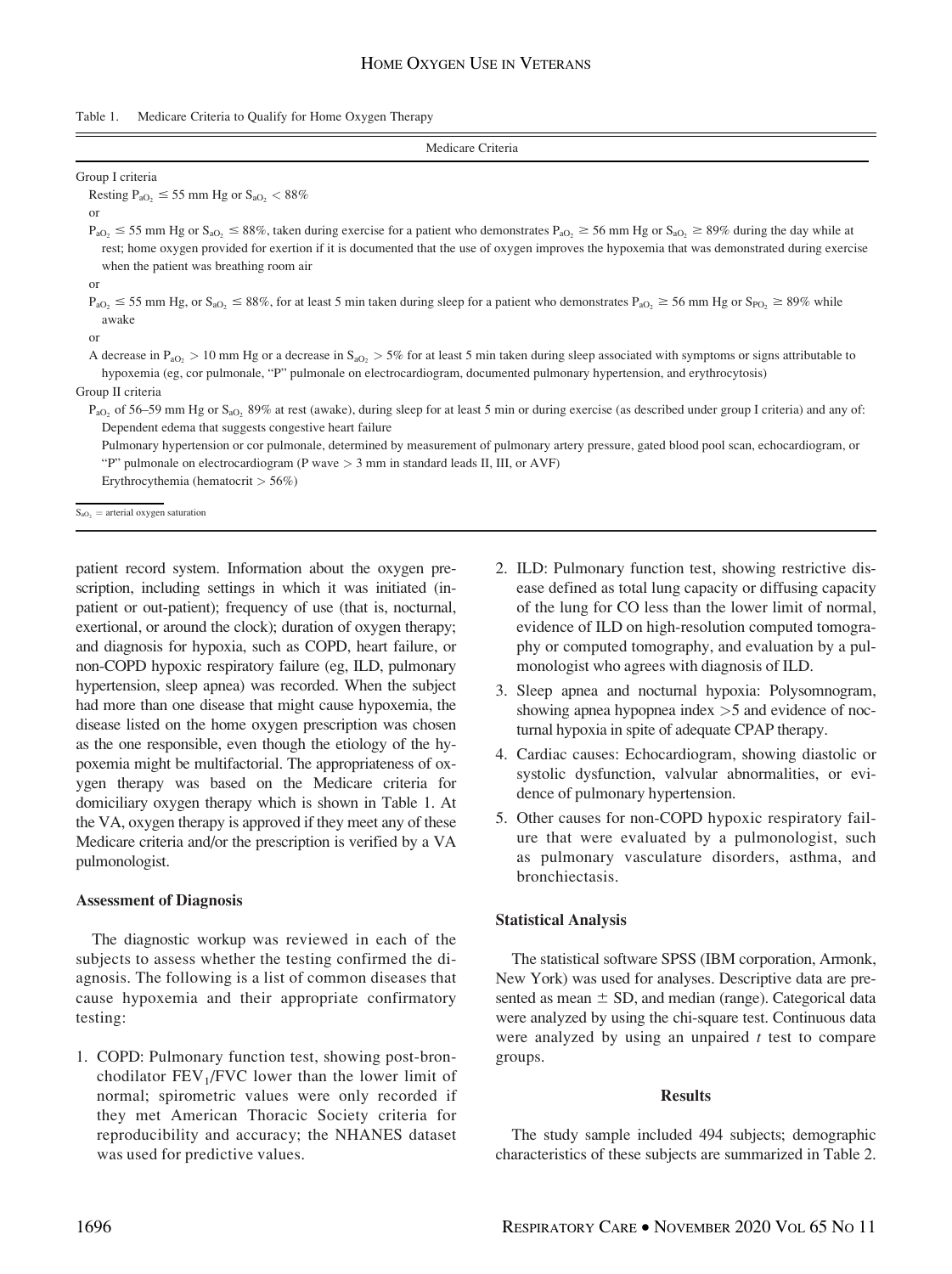| Table 2. | Characteristics for the Entire Cohort ( $N = 494$ ) |  |  |  |
|----------|-----------------------------------------------------|--|--|--|
|          |                                                     |  |  |  |

| Characteristic                                                | Result          |
|---------------------------------------------------------------|-----------------|
| Males, $n(\%)$                                                | 478 (96.8)      |
| Females, $n \ (\%)^*$                                         | 16(3.2)         |
| Race, $n(\%)$                                                 |                 |
| African American                                              | 31(6.3)         |
| Asian/Pacific Islander                                        | 1(0.2)          |
| White                                                         | 450(91.1)       |
| Native American                                               | 4(0.8)          |
| Not reported                                                  | 8(1.6)          |
| Current or former smoker, $n$ (%)                             | 422 (85.4)      |
| Age, mean $\pm$ SD y                                          | $74.2 \pm 10.8$ |
| Median age, median (interquartile range) y                    | $73(66-83)$     |
| Body mass index, mean $\pm$ SD kg/m <sup>2</sup> <sup>†</sup> | $29.2 \pm 9.0$  |

\* Includes 1 male-to-female transgender subject.

 $\dagger$  n = 490; body mass index data unavailable for 4 subjects.

Table 3. Type of Oxygen Prescription for the Entire Cohort  $(N = 494)$ 

| Type of Prescription     | Subjects, $n(\%)$ |
|--------------------------|-------------------|
| 18 to 24 h               | 335 (67.8)        |
| Exertional only          | 50(10.1)          |
| Exertional and nocturnal | 30(6.1)           |
| Nocturnal only           | 72(14.1)          |
| Unknown                  | 5(1.0)            |
| $Other^*$                | 2(0.2)            |

\* As needed; 1 subject for air travel, 1 subject for cluster headache.

Table 4. Home Oxygen Prescription Status at 3 Months  $(N = 494)$ 

|                            | Setting of Initiation, $n$ |            |
|----------------------------|----------------------------|------------|
| <b>Prescription Status</b> | Out-Patient                | In-Patient |
| Active                     | 283                        | 92         |
| <b>Inactive</b>            | 51                         | 46         |
| Unknown                    | 4                          | 18         |

The majority of the subjects (478/494 [96.8%]) were men, and the mean  $\pm$  SD was age 74.2  $\pm$  10.8 y. Many subjects had a variety of different comorbid conditions, which are shown in the supplementary materials (see the supplementary materials at<http://www.rcjournal.com>). In the vast majority of the subjects, oxygen was prescribed appropriately, based on Medicare criteria. A total of 491 subjects (99.4%) were started on oxygen based on a pulse oximetry oxygen saturation of  $\leq 88\%$  measured either at rest, or on exertion, or based on nocturnal pulse oximetry. Two subjects were prescribed home oxygen based on a  $P_{aO_2}$  of  $\leq$ 55 mm Hg. Only one subject did not meet Medicare criteria and was prescribed oxygen for cluster headache. As shown in Table 3,

| Table 5.   | Reasons for Discontinuation of Oxygen at 3 Months |
|------------|---------------------------------------------------|
| $(n = 97)$ |                                                   |

|                                         | Setting of Initiation  |           |                   |  |
|-----------------------------------------|------------------------|-----------|-------------------|--|
| Reason                                  | Out-Patient In-Patient |           | Total,<br>$n(\%)$ |  |
| Did not qualify*                        | 7                      | 13        | 20(20.6)          |  |
| No longer in the VA system <sup>†</sup> | 6                      | 3         | 9(9.3)            |  |
| Non-adherence and/or declined therapy   | 6                      | 5         | 11(11.3)          |  |
| Death (or hospice care)                 | 29                     | 22        | 51 (52.6)         |  |
| Only prescribed for air travel          | 1                      | <b>NA</b> | 1(1.0)            |  |
| Unknown                                 | 2                      | 3         | 5(5.2)            |  |

 $* S_{pQ}$ , or P<sub>aO</sub>, no longer meets criteria for home O<sub>2</sub>.

† The subject was receiving care from a non-VA provider, non-VA oxygen vendor, or moved out of the geographic region.

VA = Veterans Administration

 $NA = not applicable$ 

67.8% of the subjects were prescribed continuous oxygen therapy, whereas the subjects in the rest of the sample were prescribed non-continuous therapy, which was included for hypoxia on exertion, for nocturnal hypoxia, or both, for an unclear duration or as needed for air travel or headache. More than half of domiciliary oxygen was initiated in an out-patient setting (Table 4).

At 3 months, 97 subjects (19.6%) had their home oxygen discontinued (Table 5), mainly due to death or hospice care (52.5%) or because they no longer needed the oxygen (20.6%). There were a small number of subjects (4.5%) in whom it was unclear whether the oxygen prescription was still active at 3 months. The discontinuation rate at 3 months for in-patients was 29.4%, which was significantly higher compared with 15% for those started as out-patients ( $P < .001$ , chi-square test). In those subjects in whom oxygen was continued at 3 months, 93.1% had a diagnosis for hypoxia (Table 6). Obstructive lung disease was the most common diagnosis (222/349 [63.6%]), followed by sleep apnea with nocturnal hypoxia (39/349 [11.2%]), ILD (16/349 [4.6%]), and malignancy (10/349) [2.7%]). Among the subjects with obstructive lung disease, 76.1% had pulmonary function testing, of which, 85.8% had clear evidence of obstruction on spirometry (Table 7).

#### **Discussion**

In this audit of domiciliary oxygen usage, the vast majority of the subjects prescribed oxygen met appropriate Medicare criteria (Table 1). Only one subject did not meet Medicare criteria, and this subject was prescribed oxygen to treat refractory headache, an accepted treatment modality for cluster headaches. Although COPD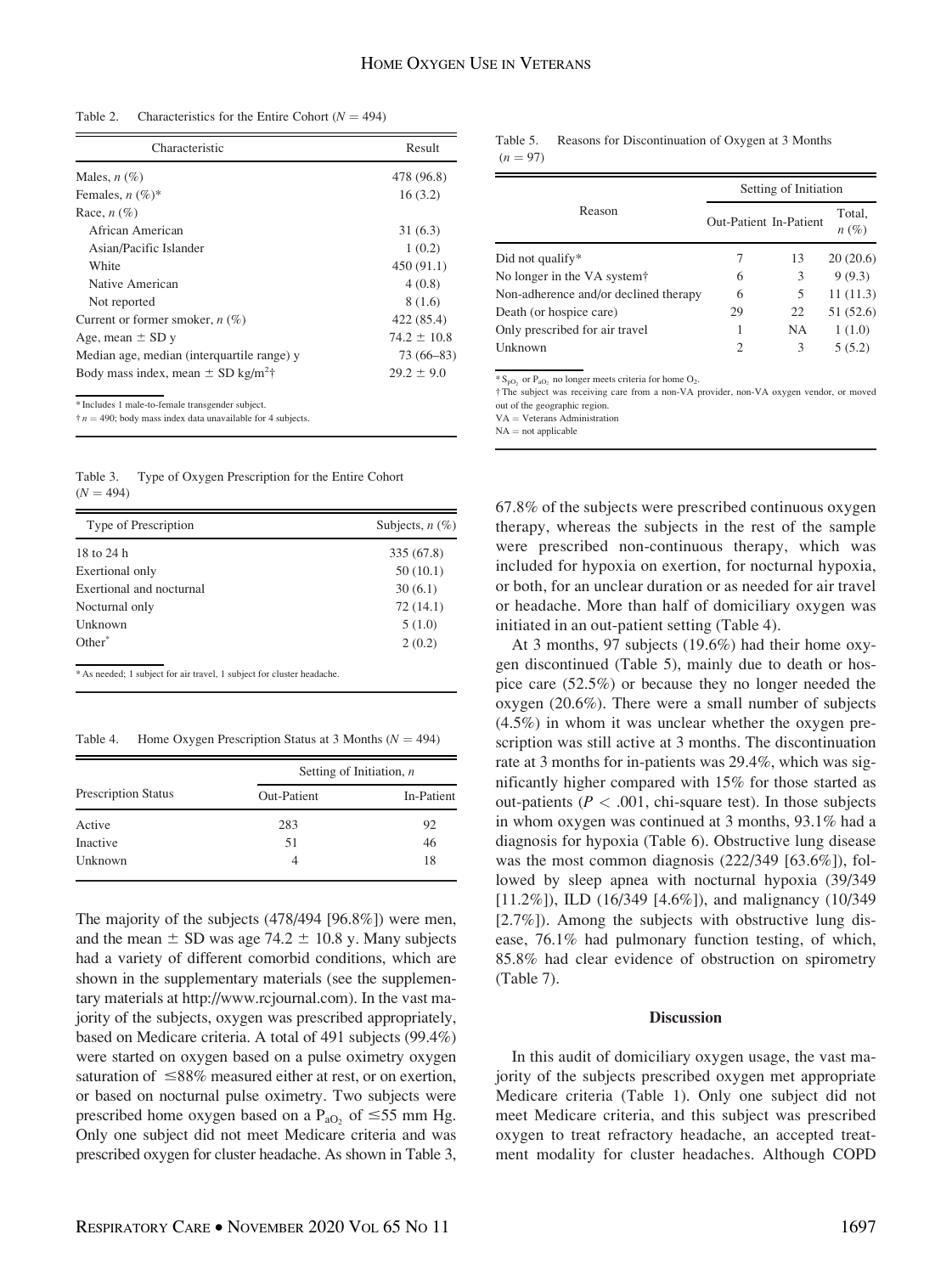Table 6. Primary Etiology of Hypoxia for the Subjects on Oxygen at 3 Months ( $n = 375$ )

| Diagnosis                        | Subjects, $n(\%)$ |
|----------------------------------|-------------------|
| Pulmonary diagnosis              |                   |
| <b>COPD</b>                      | 222 (59.2)        |
| Asthma                           | 1(0.3)            |
| Sleep-related disorder"          | 39 (10.4)         |
| Interstitial lung disease        | 16(6)             |
| Lung malignancy                  | 10(2.7)           |
| Pneumonia                        | 6(1.6)            |
| Obesity hypoventilation syndrome | 1(0.3)            |
| Recurrent pleural effusion       | 2(0.5)            |
| Empyema                          | 1(0.3)            |
| Pulmonary vascular diagnosis     |                   |
| Pulmonary hypertension           | 4(1.1)            |
| Pulmonary embolism               | 1(0.3)            |
| Cardiac diagnosis for hypoxia    |                   |
| Congestive heart failure         | 41 (10.9)         |
| Valvular heart disease           | 2(0.5)            |
| Neurologic diagnosis             |                   |
| Amyotrophic lateral sclerosis    | 3(0.8)            |
| No diagnosis present             | 26(6.9)           |
|                                  |                   |

\* Sleep related includes obstructive sleep apnea and central sleep apnea, and may also include obesity hypoventilation syndrome without arterial blood gas confirming hypercapnia.

| Table 7. | Diagnostic Evaluation of Hypoxia |  |  |
|----------|----------------------------------|--|--|
|----------|----------------------------------|--|--|

| Etiology of Hypoxia         | Appropriate Study<br>Done, $n(\%)$ | Diagnosis Validated<br>by the Study, <i>n</i> /total $n^*$ |
|-----------------------------|------------------------------------|------------------------------------------------------------|
| COPD <sup>+</sup>           | 169(76.1)                          | 145/169                                                    |
| Sleep related:              | 28(71.8)                           | 25/28                                                      |
| Interstitial lung disease § | 15(93.8)                           | 14/15                                                      |
| Lung cancerll               | 5(50.0)                            | 5/5                                                        |
| Pneumonia                   | 5(100)                             | NA.                                                        |
| Pulmonary hypertension**    | 4(100)                             | 3/4                                                        |

\* Diagnosis validated if the appropriate study confirms the diagnosis.

† PFTs (and/or imaging consistent with emphysema).

‡ Polysomnography.

§ High resolution computed tomography (HRCT) with or without PFT.

|| Biopsy.

¶ Chest imaging (clinical findings plus chest radiograph or computed tomography).

\*\* Echocardiogram and/or right heart catheterization.

 $NA = not applicable$ 

was the most common reason for home oxygen prescription at 3 months, 41% of the subjects received oxygen for an alternate diagnosis.

Our study showed that 67.8% of the prescriptions adhered to guidelines for prescribing LTOT for patients with resting hypoxemia, which was similar to previously published data. $^{21}$  The proportion of the subjects who received oxygen for exertion, nocturnal hypoxemia, or both was 30.3%. Although this number seemed high,

there are studies that indicate that the prevalence of exercise-induced hypoxemia in patients with moderateto-severe COPD without resting hypoxemia is 29 to  $39\%$ <sup>22,23</sup> The LOTT study did not show any beneficial effects of exertional oxygen with no reductions in hospitalizations or mortality and no improvement in quality of life. Thus, the efficacy of treatment of nocturnal and/or exertional oxygen remains uncertain. Despite the paucity of data, such treatment is commonly used, as seen in our study; further studies, such as the LOTT study, $14$  to examine the utility of such treatment, would be very informative.

A substantial number of the subjects (almost 20%) had their home oxygen discontinued at the 3 month re-assessment mark. More than half of these subjects had oxygen discontinued due to death or hospice care but approximately a fifth had oxygen discontinued because they did not fulfill the criteria anymore. The discontinuation rate was double for the subjects who had prescriptions in inpatient settings versus out-patients, likely because the acute pathology for which they were hospitalized improved by 3 months and proportionally more in-patients were subsequently referred for palliative care or were deceased at 3 months (Table 5).

Similarly, in out-patients, effective treatment of the underlying condition might lead to improvement in oxygenation, such that oxygen is no longer necessary. Medicare guidelines require reassessment at 3 months for group 2 criteria but not group 1 (who only require yearly reassessment). However, group 1 criteria were the reason for oxygen prescription in the vast majority of our subjects (Table 1). Therefore, it would be useful to perform a reevaluation of all patients prescribed oxygen 3 months after the initial prescription because a reasonable percentage of these patients will no longer require oxygen (15% of outpatients and 29.5% of in-patients [Table 4]). It should be remembered that, in the original home oxygen trials,  $1,2$ patients had to demonstrate resting hypoxemia at baseline and after 4 weeks of treatment optimization, although treatment for COPD was quite limited at the time these trials were performed.

Continuous oxygen therapy  $(>15 \text{ h})$  was used in early LTOT trials.<sup>2</sup> A recent study that compared oxygen therapy for 24 h/d versus 15–16 h/d in subjects with COPD and who were hypoxemic did not show any survival benefit.<sup>24</sup> Most of our subjects received continuous oxygen prescriptions. However, we found that 27.5% (Table 8) of the subjects with COPD and on home oxygen at 3 months were given non-continuous  $\left(\frac{15 \text{ h/d}}{9 \text{ oxygen}}\right)$ therapy, which included nocturnal, exertional, or both. These were the patients who were not severely hypoxemic at rest but become hypoxemic during sleep, ambulation, or both. There is little evidence that shows the benefits (or lack of benefit) of nocturnal oxygen in patients with COPD and with sleep desaturations.<sup>25</sup>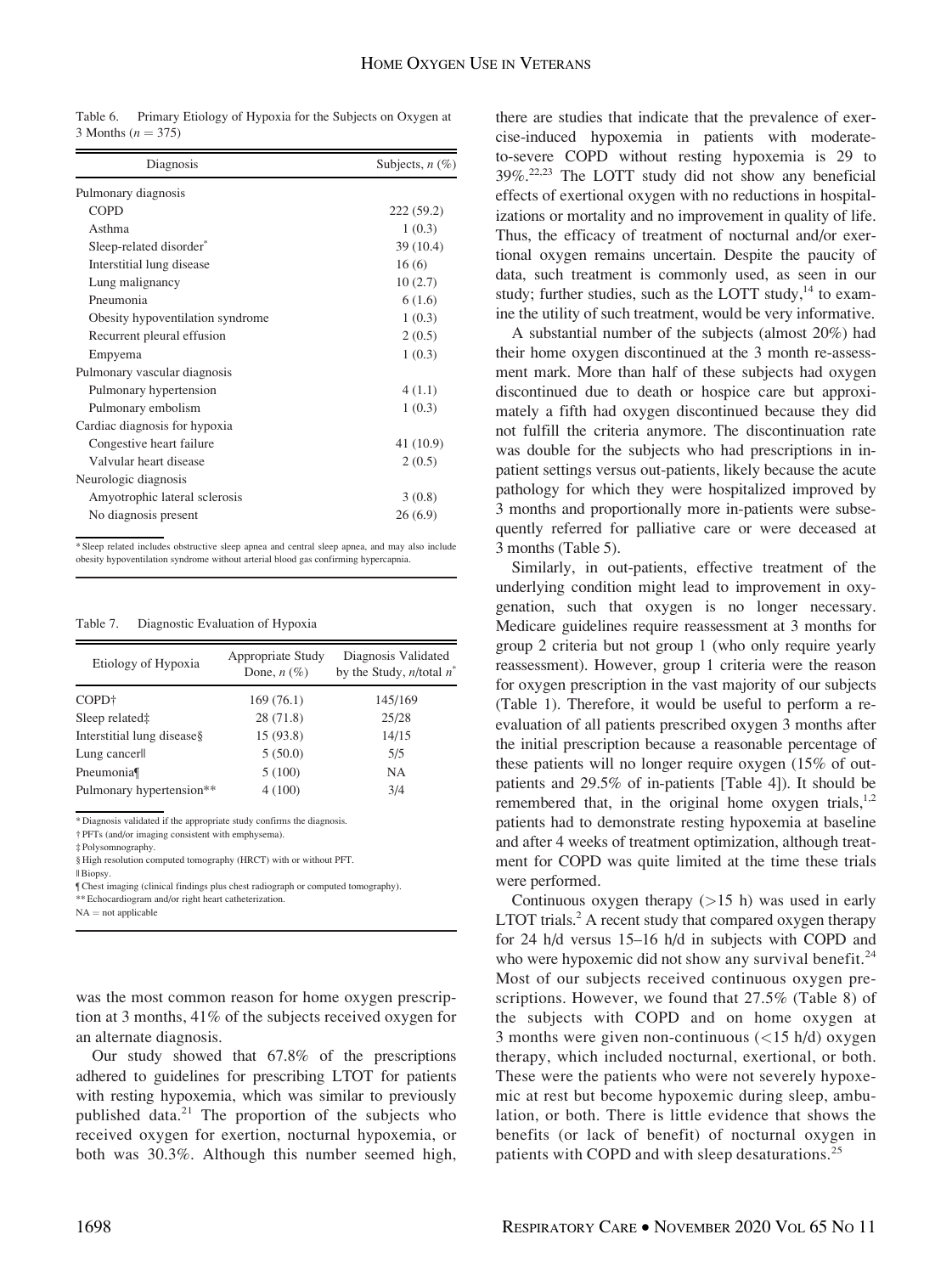| Diagnosis                                                                                                   | Continuous | <b>Exertional Use Only</b> | Nocturnal Use Only | Exertional and Nocturnal Use |
|-------------------------------------------------------------------------------------------------------------|------------|----------------------------|--------------------|------------------------------|
| Congestive heart failure                                                                                    | 31         |                            |                    |                              |
| <b>COPD</b>                                                                                                 | 161        | 27                         | 16                 | 18                           |
| Interstitial lung disease                                                                                   | 11         |                            |                    |                              |
| Sleep related†                                                                                              |            |                            | 39                 |                              |
| Other                                                                                                       | 26         |                            |                    |                              |
| Diagnosis absent                                                                                            | 16         |                            |                    |                              |
| Total, $n(\%)$                                                                                              | 245(65.3)  | 43                         | 62                 | 25                           |
| * Includes 2 subjects with valvular disease.<br>† Includes obstructive sleep apnea and central sleep apnea. |            |                            |                    |                              |

Table 8. Summary Table of Diagnoses and Duration of Oxygen Therapy for Subjects With an Active Prescription at 3 Months ( $n = 375$ )

In addition, in subjects with moderate desaturation at rest (oxygen saturation 89–93%) or with moderate exerciseinduced desaturation, continuous oxygen therapy or oxygen during exercise and at night for those who displayed hypoxemia with exertion did not result in improved outcomes.<sup>14</sup> Therefore, although a considerable number of the subjects with COPD met criteria for non-continuous oxygen supplementation in our VA population, the utility of non-continuous therapy remains unclear. On top of lacking data for mortality or morbidity benefit, non-continuous prescriptions have a clear economic impact because Medicare reimbursements for oxygen and supplies total more than \$1.4 billion.<sup>15</sup> Consequently, various international guidelines do not recommend nocturnal or ambulatory oxygen without resting hypoxemia, although this is definitely not the standard of practice currently in the United States.<sup>8</sup> There is a multicenter randomized trial that is evaluating the utility of treating nocturnal hypoxemia in patients with COPD, so more definitive answers, at least for this disease entity, should be forthcoming.<sup>26</sup>

In our study, pulmonary diagnoses comprised 85% of all oxygen prescriptions for the subjects with a diagnosis present and continued on oxygen at 3 months. The most common pulmonary diagnosis was, as expected, COPD (59.2%). Even though PFTs are required to make a diagnosis of COPD, only 78% of all pulmonary diagnoses and 76% of all subjects with COPD performed PFTs. Although worldwide the presence of confirmatory spirometry in patients who have a clinical diagnosis of COPD is 50–60%, one might expect a greater percentage of confirmatory spirometry in patients ill enough to display hypoxemia. We did see this because 76% of all the subjects labeled as having COPD had confirmatory spirometry, but, ideally, this number should be close to 100%. In another recent study in a veterans population, 21% of the subjects admitted to the hospital with a diagnosis of COPD exacerbation never had spirometry performed to confirm the diagnosis, which demonstrated that our results were not unusual. $27$  Some patients will be too sick or disabled, either from their COPD or comorbidities, or will have impaired cognitive functioning that will not allow

spirometry to be performed, but this might represent a smaller number than the 24% we observed.

It is noteworthy that the mean age was significantly higher in the group that did not undergo pulmonary function testing, with a mean age of 80.7 y (mean difference of 7.7 y;  $P < .001$  [see the supplementary materials at [http://](http://www.rcjournal.com) [www.rcjournal.com](http://www.rcjournal.com)]), so the number of subjects who might be unable to perform pulmonary function testing might be higher than we initially expected. In addition, 14.2% of the subjects with COPD and who had PFTs did not show definitive evidence of obstruction on spirometry. However, a single spirometric measurement does not have perfect sensitivity in identifying COPD, particularly when the lower limit of normal for  $FEV_1/FVC$  is used as the cutoff.

Nevertheless, this raises the possibility that some of these patients with COPD might be wrongly labeled as COPD with the primary etiology for hypoxia not being determined. Because this primary etiology could be amenable to treatment, a more aggressive approach to diagnosis might lead to a superior outcome. In addition, a small proportion of the subjects were prescribed home oxygen for hypoxia without any associated diagnosis (26/375 [6.9%]) (Table 6), which is a clinical measure and not a disease by itself. Identification of the etiology of hypoxia is important because it may allow for treatment of the underlying disease, not just hypoxia, and may lead to clinical improvement. Again, it is humbling that 61.5% of these subjects (16/26) (see the supplementary materials at [http://www.rcjournal.com\)](http://www.rcjournal.com) were seen by an academic pulmonologist without a clear etiology for the subject's hypoxemia being determined.

A significant number of the subjects were prescribed home oxygen due to persistent hypoxia after treatment for a non-COPD respiratory disease or exacerbation of underlying cardiac illness, with limited evidence that supported or refuted such practice. In ILD, treatment of hypoxemia is believed to improve quality of life and exercise tolerance, and is recommended by all international guidelines.<sup>8</sup> A recent trial demonstrated that ambulatory oxygen improved health-related quality of life in subjects with ILD and with exertional hypoxemia.28 The most common cardiac cause of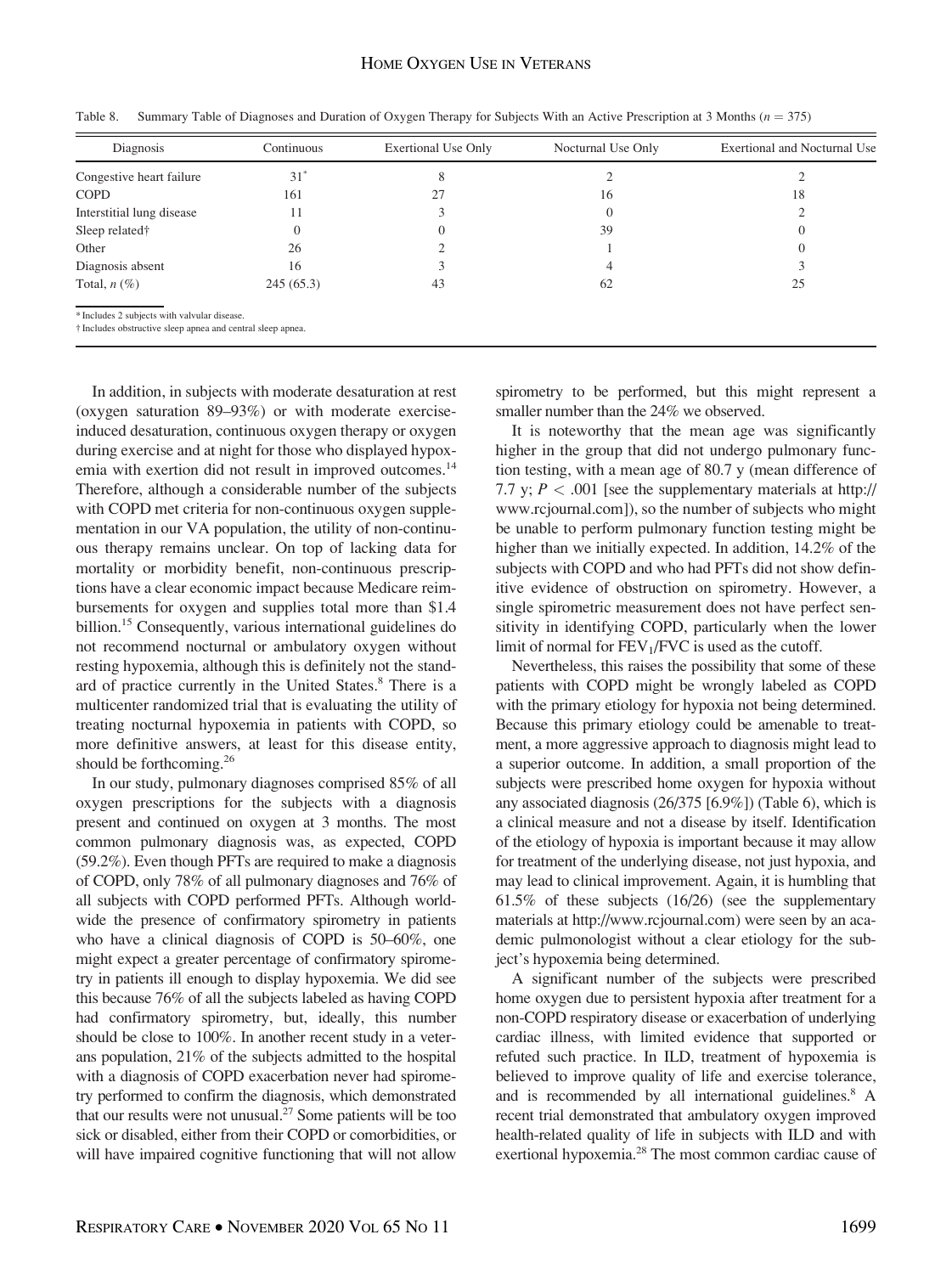hypoxia in our study was congestive heart failure, and the most common non-COPD pulmonary etiology was residual sleep-related hypoxia in subjects with treated sleep apnea. Data that evaluated the utility of supplying oxygen in these settings are currently lacking, and, in the absence of data, clinicians believe that treating hypoxemia is the most prudent approach.

There were a number of limitations of our study. The sample size was kept to 500 subjects from a single center to facilitate data collection and analysis, which may have affected the generalizability of the results. Most of our subjects were men and 85% had a history of tobacco use (Table 2). Hence, the setting, duration, and diagnosis for home oxygen therapy in females and in nonsmokers might be different than what we found in our sample of veterans. In addition, ethnicity was largely limited to white and African-American veterans. Thus, the data might not be generalizable to the wider population. Furthermore, our veteran population had multiple comorbidities, and there may have been multifactorial etiologies of hypoxemia. It is often difficult to discern which disease is contributing the most to hypoxemia, but, for the purposes of this study, the disease that was chosen by the prescribing clinician to be the dominant etiology was the one we included in our analysis.

#### **Conclusions**

Our audit of domiciliary oxygen showed that the adherence to LTOT prescription was similar to previous studies. A notable number of the subjects were prescribed oxygen for non-continuous use, either at night, on exertion, or both. Current research does not support a mortality benefit for non-continuous oxygen benefit,  $14$ although there is emerging evidence to suggest that oxygen therapy for some of these patients may improve exercise capacity and quality of life.<sup>7</sup> Re-evaluation of all the patients at 3 months, especially those whose oxygen was started as an in-patient, will result in a discontinuation in many patients and potentially reduce health-care costs. Although identifying the etiology for hypoxia could be challenging and may be, at times, multifactorial, spirometry should be performed in all patients with hypoxia secondary to presumed respiratory disease. In summary, it is up to clinicians to use best evidence-based judgment when prescribing oxygen, and it is important to carry out a thorough diagnostic workup, which may change how patients are managed and lead to improved clinical outcomes.

#### **REFERENCES**

1. Continuous or nocturnal oxygen therapy in hypoxemic chronic obstructive lung disease: a clinical trial. Nocturnal Oxygen Therapy Trial Group. Ann Intern Med 1980;93(3):391-398.

- 2. Long term domiciliary oxygen therapy in chronic hypoxic cor pulmonale complicating chronic bronchitis and emphysema. Report of the Medical Research Council Working Party. Lancet 1981;I(8222):681- 686.
- 3. Borak J, Sliwiński P, Tobiasz M, Górecka D, Zieliński J. Psychological status of COPD patients before and after one year of long-term oxygen therapy. Monaldi Arch Chest Dis 1996;51(1):7-11.
- 4. Eaton T, Lewis C, Young P, Kennedy Y, Garrett JE, Kolbe J. Longterm oxygen therapy improves health-related quality of life. Respir Med 2004;98(4):285-293.
- 5. Petty TL. Home oxygen–a revolution in the care of advanced COPD. Med Clin North Am 1990;74(3):715-729.
- 6. Ringbaek TJ, Viskum K, Lange P. Does long-term oxygen therapy reduce hospitalisation in hypoxaemic chronic obstructive pulmonary disease? Eur Respir J 2002;20(1):38-42.
- 7. Bell EC, Cox NS, Goh N, Glaspole I, Westall GP, Watson A, Holland AE. Oxygen therapy for interstitial lung disease: a systematic review. Eur Respir Rev 2017;26(143). pii: 160080
- 8. Hardinge M, Annandale J, Bourne S, Cooper B, Evans A, Freeman D, et al; British Thotacic Society Home Oxygen Guideline Development Group; British Thoracic Society Standards of Care Committee. British Thoracic Society guidelines for home oxygen use in adults. Thorax 2015;70(Suppl 1):i1-i43.
- 9. Crockett AJ, Cranston JM, Antic N. Domiciliary oxygen for interstitial lung disease. Cochrane Database Syst Rev 2001(3):CD002883.
- 10. Crockett AJ, Alpers JH, Moss JR. Home oxygen therapy: an audit of survival. Aust N Z J Med 1991;21(2):217-221.
- 11. Campbell AJ, Ferrier K, Neill AM. Effect of oxygen versus adaptive pressure support servo-ventilation in patients with central sleep apnoea-Cheyne Stokes respiration and congestive heart failure. Intern Med J 2012;42(10):1130-1136.
- 12. Ström K, Boman G. Long-term oxygen therapy in parenchymal lung diseases: an analysis of survival. The Swedish Society of Chest Medicine. Eur Respir J 1993;6(9):1264-1270.
- 13. Ulrich S, Saxer S, Hasler ED, Schwarz EI, Schneider SR, Furian M, et al. Effect of domiciliary oxygen therapy on exercise capacity and quality of life in patients with pulmonary arterial or chronic thromboembolic pulmonary hypertension: a randomised, placebo-controlled trial. Eur Respir J 2019;54(2). pii: 1900276.
- 14. Long-Term Oxygen Treatment Trial Research G, Albert RK, Au DH, Blackford AL, Casaburi R, Cooper JA Jr, et al. A randomized trial of long-term oxygen for COPD with moderate desaturation. N Engl J Med 2016;375(17):1617-1627.
- 15. U.S. Department of Health and Human Services. Centers for Medicare & Medicaid Services. Office of Research Development and Information. 2016 CMS statistics. [https://www.cms.gov/Research-](https://www.cms.gov/Research-Statistics-Data-and-Systems/Statistics-Trends-and-Reports/CMS-Statistics-Reference-Booklet/Downloads/2016_CMS_Stats.pdf)[Statistics-Data-and-Systems/Statistics-Trends-and-Reports/CMS-](https://www.cms.gov/Research-Statistics-Data-and-Systems/Statistics-Trends-and-Reports/CMS-Statistics-Reference-Booklet/Downloads/2016_CMS_Stats.pdf)Statistics-Reference-Booklet/Downloads/2016 CMS Stats.pdf. Accessed on May 9, 2019.
- 16. Yu WC, Fu SN, Tai EL, Yeung YC, Kwong KC, Chang Y, et al. Spirometry is underused in the diagnosis and monitoring of patients with chronic obstructive pulmonary disease (COPD). Int J Chron Obstruct Pulmon Dis 2013;8:389-395.
- 17. Nishi SP, Wang Y, Kuo YF, Goodwin JS, Sharma G. Spirometry use among older adults with chronic obstructive pulmonary disease: 1999–2008. Ann Am Thorac Soc 2013;10(6):565-573.
- 18. Miravitlles M, de la Roza C, Naberan K, Lamban M, Gobartt E, Martin A. Use of spirometry and patterns of prescribing in COPD in primary care. Respir Med 2007;101(8):1753-1760.
- 19. Joo MJ, Au DH, Fitzgibbon ML, McKell J, Lee TA. Determinants of spirometry use and accuracy of COPD diagnosis in primary care. J Gen Intern Med 2011;26(11):1272-1277.